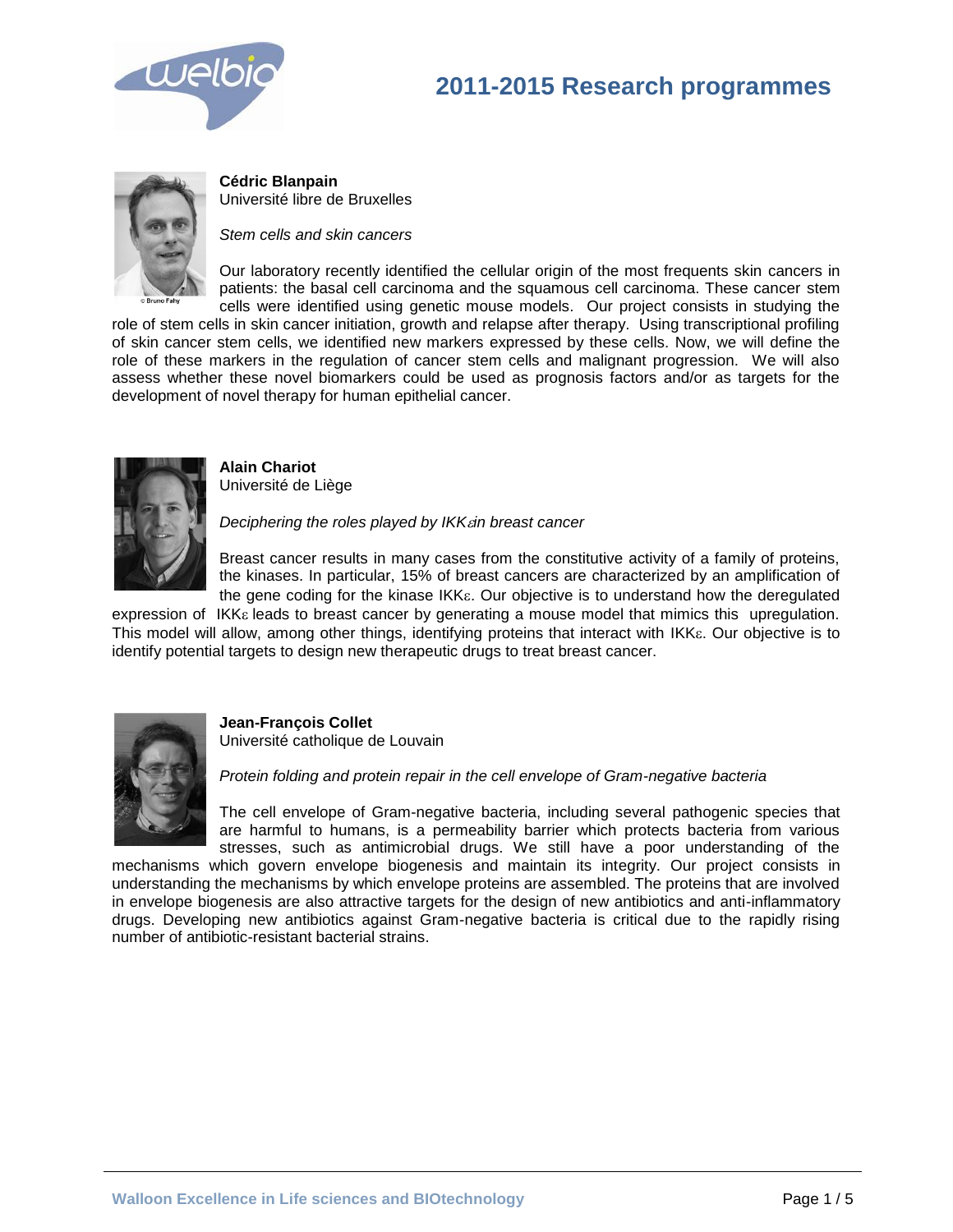



**Pierre Coulie** Université catholique de Louvain

*Functions of intratumoral lymphocytes.*

Tumors often contain white blood cells called lymphocytes, which are the main players of our immune system. Some of these lymphocytes specifically recognize cancer cells and should kill them. But in many cases there is no killing, and this project aims at

understanding the reasons for this defect. It can be particularly important for a new modality of anticancer treatment called 'immunotherapy', which increases the number and activity of antitumour lymphocytes, for example through vaccinations. The lymphocytes will be studied directly within samples of human tumours, or inside small tumour nodules reconstructed in the laboratory. In addition there will be a detailed analysis of a specialized subgroup of lymphocytes whose main function is to suppress the activity of neighbouring lymphocytes. Here the focus will be on the mechanism of this inhibition.



**Carine Maenhaut** Université libre de Bruxelles

*Molecular characterization of the physiopathology and progression of thyroid cancers.*

Thyroid cancers comprise several well defined types, presenting different histologies and with variable rates of growth and biological aggressiveness. Our project aims at characterizing at the molecular level the physiopathology and progression of these

different types of cancers. For this, we will integrate data from two complementary high throughput methodologies: gene expression profiles obtained by microarray and transcriptome sequencing. This molecular characterization will allow for defining new molecular markers for diagnosis, prognosis, response to treatment, and to identify novel potential therapeutic targets or individualized therapeutic approaches.



**Pierre Maquet**

Université de Liège

*Characterization of genetic determinants of the individual variations in sleep and resilience to sleep loss in humans.*

Numerous lifestyle and socioeconomic factors prevailing in industrialized societies promote the extension of working hours, shift work and jet lags and consequently tend to

increasingly curtail or disrupt sleep periods. Daytime sleepiness becomes a frequent complaint and has important consequences not only in terms of quality of life, but also in relation to education, public health (traffic accidents, obesity and cardiovascular accidents) and economics. To come up with principled and optimal solutions to these issues, our research work aims at specifying certain genetic determinants of sleep/wake regulation and resilience to sleep deprivation.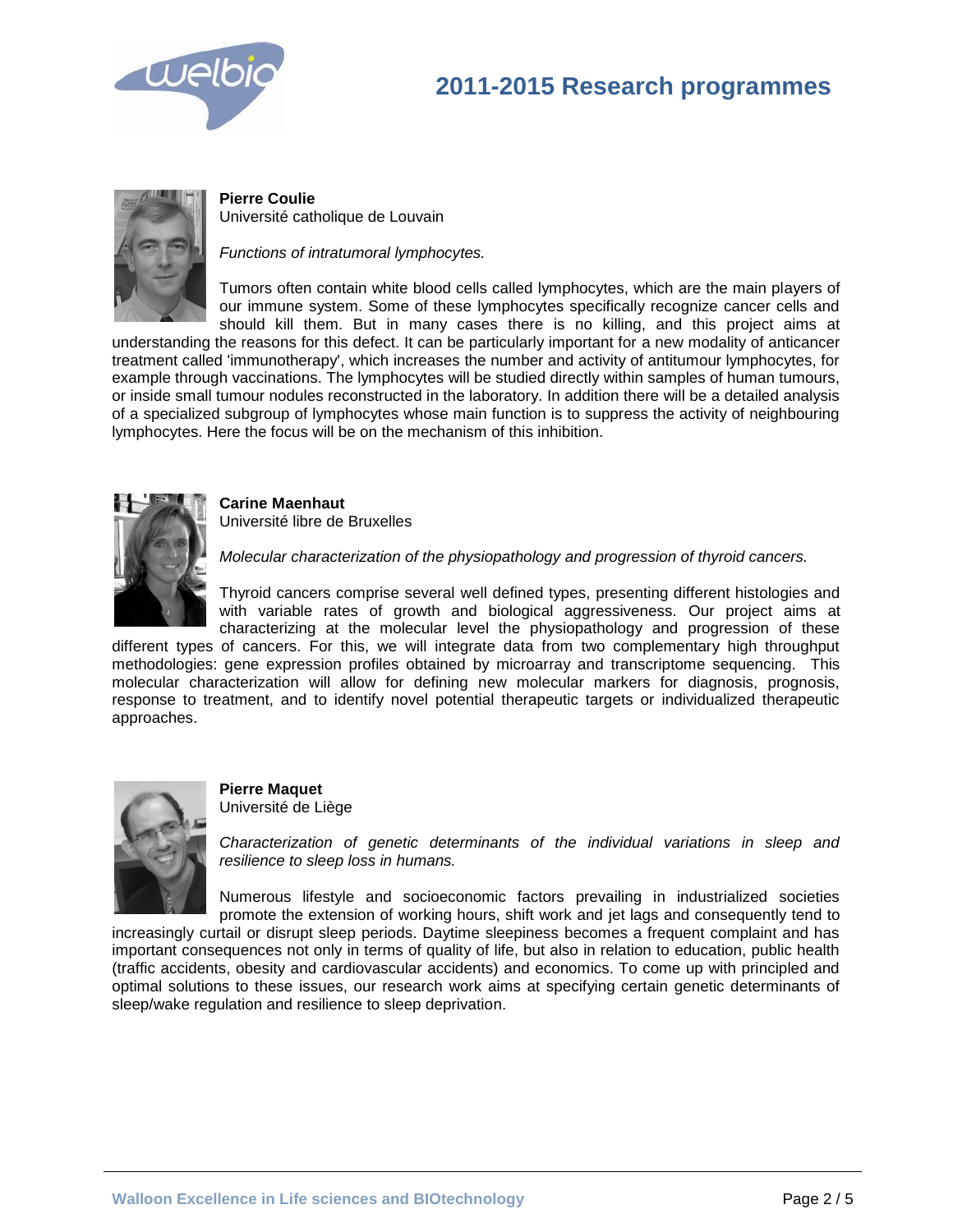



**Laurent Nguyen** Université de Liège

*Molecular regulation of cerebral cortical neurogenesis.* 

The development of the cerebral cortex occurs in several stages including, neural proliferation, neuroblast migration and neuronal differentiation. Disruption of these steps often causes cortical malformations that lead to severe learning disabilities, mental

retardation or epilepsy. Thus, untangling the mechanisms that control these cellular steps during the formation of the cortex is critical to understand the pathological events that contribute to the onset or the progression of some neurological disorders. The objective of our project is to elucidate new molecular pathways that regulate cerebral cortical neurogenesis with an emphasis on the contribution of cell–cycle independent properties of Cip/Kip proteins and specific postranscriptional/postranslational modifications of cytosolic substrates.



**Etienne Pays**  Université libre de Bruxelles

*Cellular functions and medical applications of apolipoproteins L.*

We propose to investigate the cellular functions and medical potential of a family of proteins termed apolipoproteins L. Two distinct perspectives are considered. On one hand, we will investigate the biological processes mediated by apolipoproteins L, focusing

in particular on the role of apolipoproteins L1 in renal function. This could result in useful applications regarding end-stage renal disease. On the other hand, we have generated apolipoproteins L1 mutants that are able to efficiently kill the two pathogens Trypanosoma gambiense and T. rhodesiense, responsible for sleeping sickness in human and nagana in cattle. We propose to investigate the potential of this breakthrough in terms of both understanding the mechanism of resistance of T. gambiense to human serum, and fighting against both human and animal diseases caused by these parasites.



**Pierre Roger** 

Université libre de Bruxelles

*Regulation of CDK4 and CDK6 kinases in cell proliferation and cancer.* 

Cancer may result from abnormal control of cell proliferation. The various phases of the cell division cycle are orchestrated by a family of kinases, the cyclin-dependent kinases (CDKs). Our project aims at understanding novel mechanisms that control CDK4 and

CDK6 which are critical in the regulation of the division cycle of normal and cancer cells. Our results have the potential (i) to identify new drug targets, (ii) to understand mechanisms of resistance to CDK-inhibitory drugs currently in clinical trials, and (iii) to improve the specificity of treatments and thus reduce their toxicity.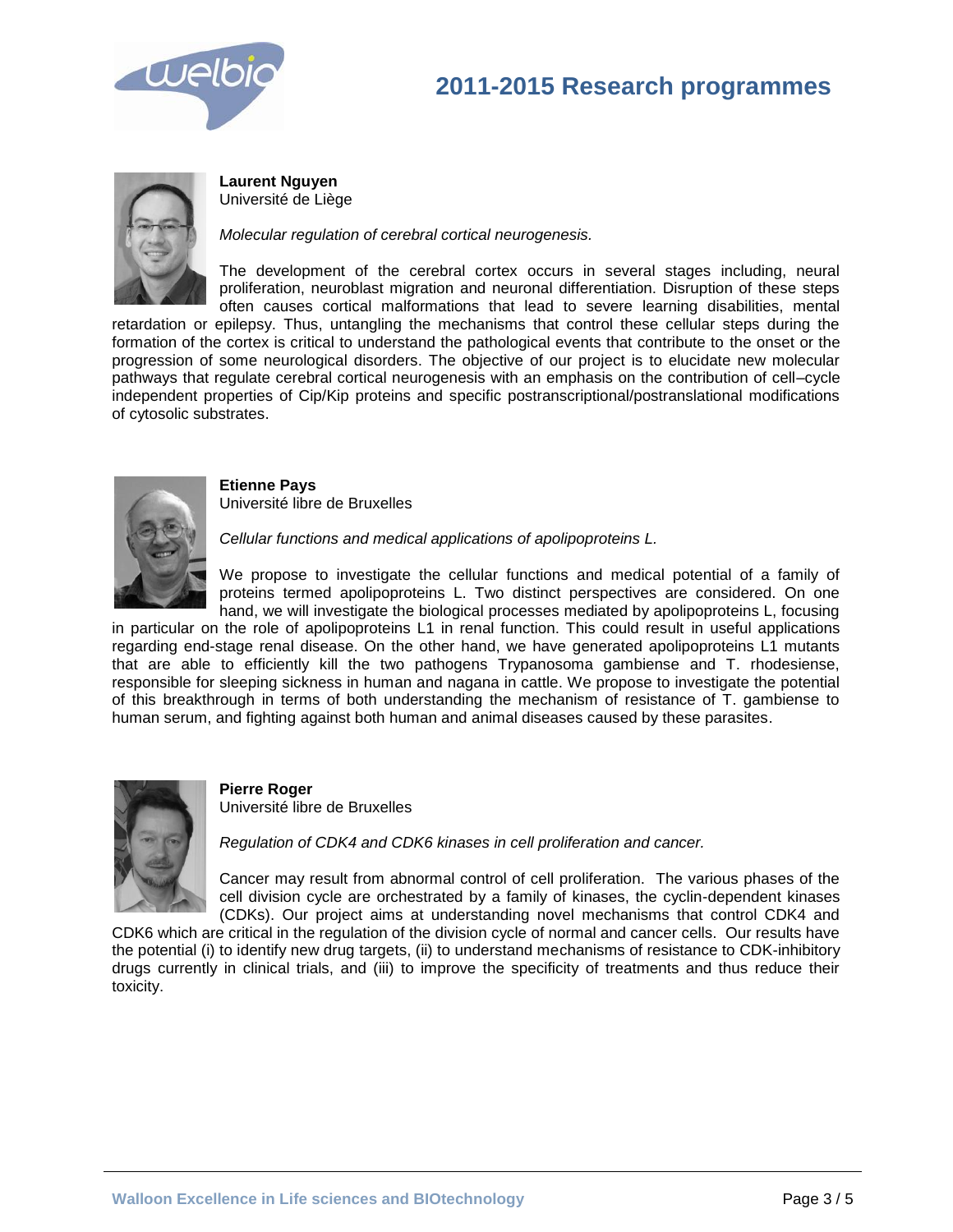



**Stéphane Schurmans** Université de Liège

*Analysis of the tumor suppressor potential of a new gene implicated in acute leukemia*

We generated a mouse model of acute leukemia by genetically suppressing a new gene of interest in the laboratory. Our hypothesis is that this gene is a tumor suppressor, and that alterations in its structure or expression can lead to the development of hematopoietic

and extra-hematopoietic tumors. Our objective is to analyze the tumor suppressor potential of this gene and to investigate if it represents a new tumoral marker and/or a new target for the treatment of cancer. For this, we will first generate additional genetically-modified mice to extend our preliminary results to extra-hematopoietic tissues. Second, we will analyze human tumor samples to detect alterations in gene structure and expression.



**Benoît Van den Eynde** Université catholique de Louvain

*Mechanistic studies of antigen processing and characterization of novel proteasome subtypes.*

Cancer cells display on their surface specific markers, called antigens, which allow the immune system to distinguish them from normal cells in order to reject them. These

markers are the targets of therapeutic cancer vaccines currently tested in patients. These antigens are displayed on the surface of cancer cells by specialized presenting molecules (HLA molecules) and derive from proteins located inside the cell. In our project, we will study how these antigens are extracted from the parental protein and are transported to the cell surface to be presented to the immune system. We will study various actors involved in this antigen processing pathway and, in particular, the proteasome, a particle responsible for intracellular protein degradation.



**Pierre van der Bruggen** Université catholique de Louvain

*Regulatory roles of galectins in the immune response.*

We are trying to better understand why specialized cells of our immune system, the T lymphocytes, do not destroy cancer cells. Cancer cells often produce a molecule, named galectin-3, which sticks to T lymphocytes, thereby impeding their proper functioning. We

have succeeded in treating inactive lymphocytes with "sugars", which trap the galectin-3 and therefore release the receptors of T lymphocytes. One of these "sugars" will soon be tested in a clinical trial with cancer patients. In our project, we will test if, in addition to galectin-3, other galectins block the proper functioning of T lymphocytes, and we will try to find strategies to counteract the negative effects of galectins. We will also examine if the T lymphocytes that are inactive in other human diseases can be treated, and thus reactivated, with the same "sugars".